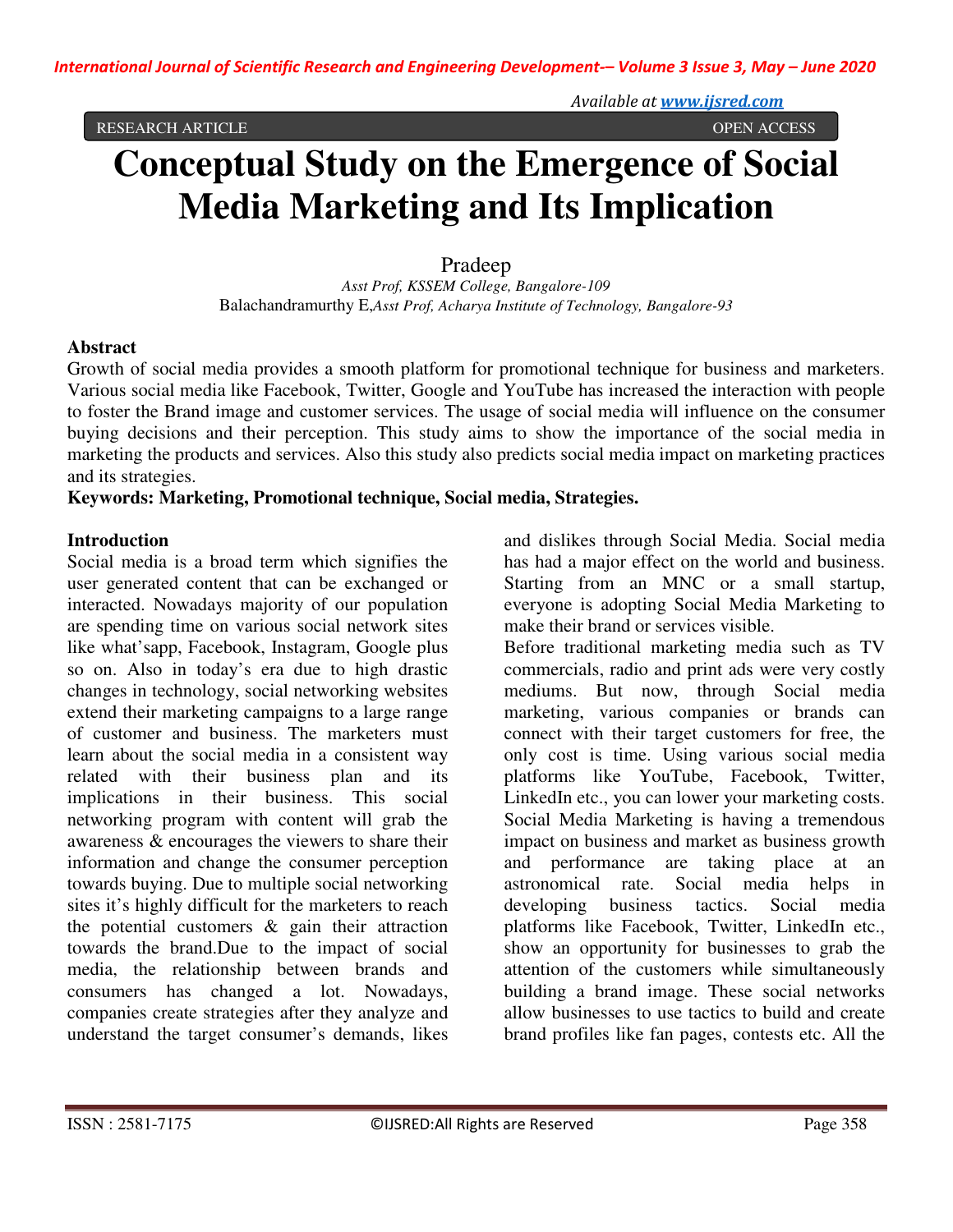#### *Available at www.ijsred.com*

way through Social media marketing, one can figure out the likes and preferences of customers as well as the latest trends adopted by the public. Social media marketing helps a brand/company to build a strong online presence by innovative social media marketing techniques and customer satisfaction. From the insights of digital marketing experts, here are some of the social media marketing trends that can impact the growth and success of your digital marketing and search engine optimization campaigns. Companies have started to give preference to the buyer's participation in their online marketing.

They are creating polls and user-generated hash tag campaigns, producing appealing podcasts and making videos to promote their brands. Some hold competitions where the participants are asked to submit or share ideas or content created solely by them; this motivates the buyer to purchase the relevant product or service because now they know that their wishes are being valued. They know they should do something engaging about social media, but they really don't understand where they exist and what they should do. If you are not attracting the desired customers, sales and leads even by using social media, then there may be the reason behind you're not using the right social media strategies.

# **Review of Literature**

**Shankar et al. 2011**, described that advanced social media has been providing a big platform for the individuals to stay connected with their family, friends & various business marketers. Social media lets the consumer to understand more regarding the products of various brands. Nowadays marketers are utilizing these sitesas new mode of communication tool to reach the potential customers and provide the new way to buy the products through social media sites.As due to enhancement in technology development such as rise of search engines, advancement in mobile devices and interfaces, peer to peer

communication vehicles and online network sites has increased the ability of the marketers to reach the buyers and influence his opinion during shopping.

**Georgi and Mink (2012)** study interprets that social networking websites has become fundamental part of consumer experience to interact with one another and retailers. The concept of electronic consumer to consumer interaction quality (eCCIq) is playing a dominant role in influencing the consumption decisions of each other in network.

Similarly, **Chaffey and Ellis-Chadwick (2012)**  study suggest that Web 2.0 facilitates the user contacts and persuades community and social network participation. From a view buyer-seller perspective, Web 2.0 offer brands the opportunity to listen and respond to their customers, to assemble in-depth information about user fondness, and to permit "micro-targeting and addressable, customized messaging" (Fournier & Avery, 2011, p. 2). Thus, a company tries to build the network with customers to build the long term relationship for promoting and marketing their brand.

As per **Kim and Ko's (2012)** work predicts that social media activities will act as an effective marketing communication methods to strengthen customer relationship and "improve customer equity drivers by strengthening customer relationship and creating purchase intent" (p. 1484). These studies allude to the possibility of social media influencing customer retention as they have an impact on variables such as loyalty and customer equity, but they do not examine the effects of social media on customer retention

**Hennig-Thurau et al., 2010; Jahn& Kunz, (2012)** study revealed that online applications and various social media platforms are not only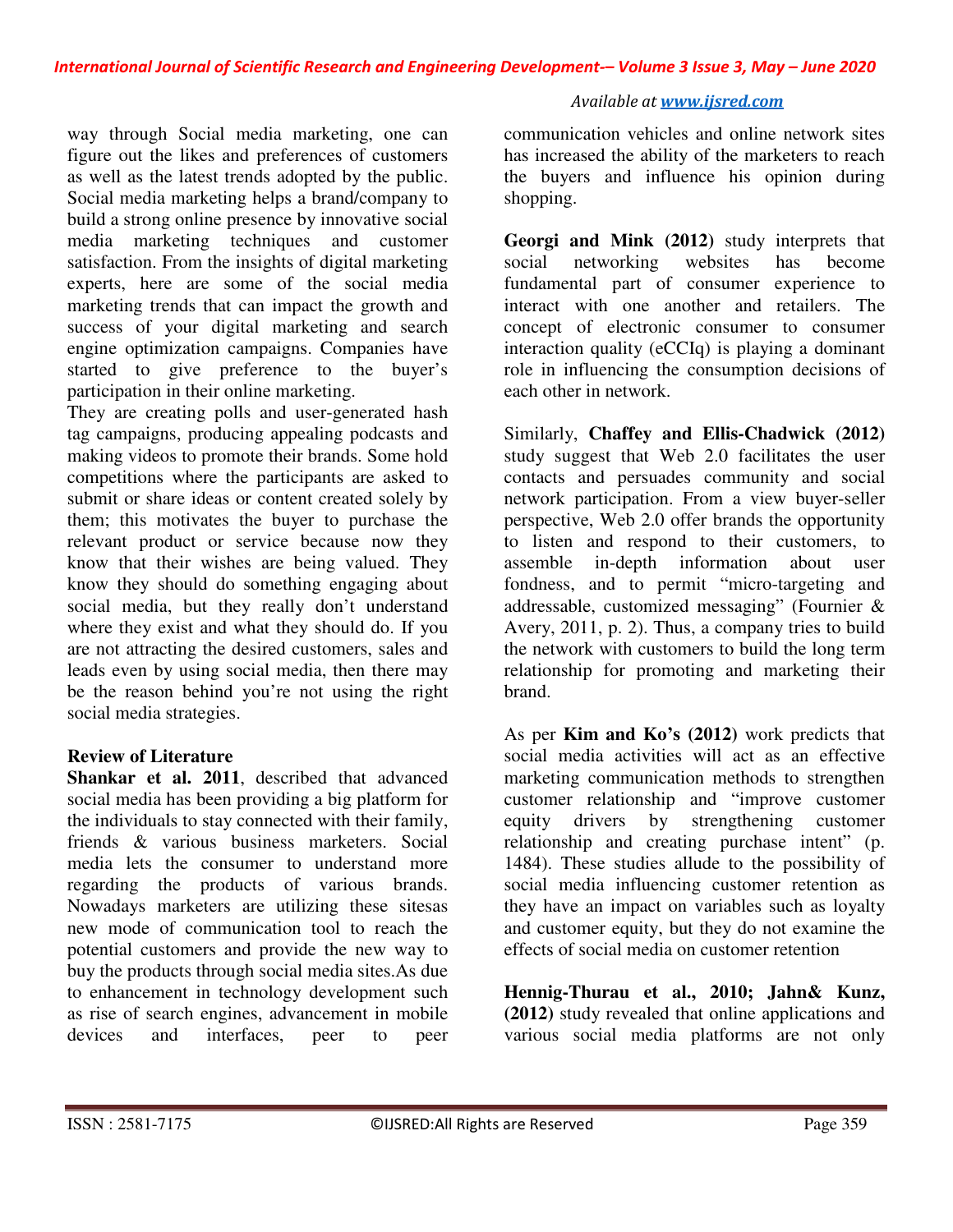helping for consumer to consumer communication but also directs for brand-customer interaction. Even this social media has a remarkable impact over customer equity and customer-brand relationship.

# **Implication of Social Media on Marketing & Business growth**

- 1. Cost Efficient: When a business is running on a fixed marketing budget, social media is the most cost-efficient way to market and promote the business. Websites like Facebook, Twitter, Instagram etc., allow any business to share their content for no cost at all. Hence Social media is an affordable advertising platform.
- 2. Growth of social signals: Search engine optimization boosted by a large extent through social signals. Remember that the more people talk about your brand on social media, like, follow and recommend your brand page to others, the more chances of your web page to rising up in search ranking.
- 3. Promotes branding and consciousness: Social media users can always keep the memory of brand alive in the minds of a vast number of people by sharing business page on their walls. This in the turn will create awareness about your various Brands and product, which eventually will convert into more followers/customers.
- 4. Faster spread of content: Content regarding product or brand can be shared much faster in social media. With just a click, brand reaches out to millions of people out there. But keep in mind that you need to entice and attraction your audience with good content so that they are interested to share your content with their connections. Each time businesses update new content, it reminds follower that where your brand

# *Available at www.ijsred.com*

exists and how it can be so helpful for your small business.

- 5. Give People a Reason to follow you: In order to run any business, they need to have a strong social media visibility and multiple followers. Once the business made your strong social following, it will be easier for you to convert the followers into potential customers. Therefore, people are more likely to buy things, which they follow on social media. So the business must try to organize a contest, quiz, give discounts and promote flash sales.
- 6. Reviews & feedback: People tend to believe familiar people more than descriptions or reviews of goods on your webpage. If marketers keep current customers satisfied and happy, ultimately they will be the one who will promote your brand to their friends and acquaintances.On social media sites, you receive instant feedback. Create a platform here where customers can file complaints and talk about their grievances if they have any while using your product. The reviews provided by customers are of immense help too as they motivate you to perform better and make quality products. This is much more practical and convenient than getting calls from dissatisfied customers.
- 7. Tailor the messages: Taylor your message to your audience so that when the marketer wants to communicate the story, it is relevant to the people you want to reach. Marketer message include text, images and video.
- 8. Better Customer Service: Social media allows businesses to respond to customer doubts, grievances, and concerns almost instantly. Customers want to be assured that, if they have a problem they will receive assistance at the earliest possible time.